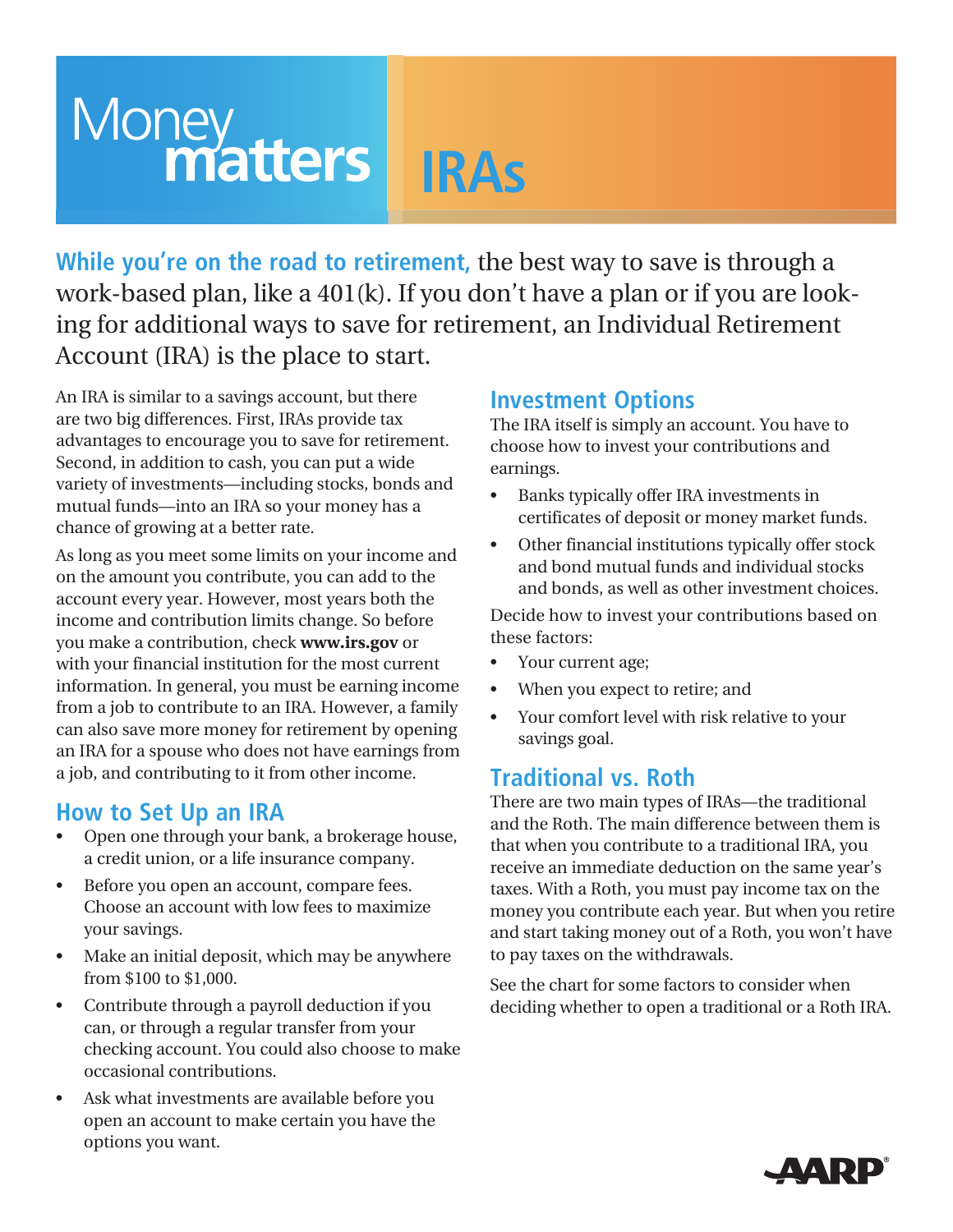|                                          | <b>Traditional IRA</b>                                                                                                                                                                                                                                                    | <b>Roth IRA</b>                                                                                                                                                                                                                                                               |
|------------------------------------------|---------------------------------------------------------------------------------------------------------------------------------------------------------------------------------------------------------------------------------------------------------------------------|-------------------------------------------------------------------------------------------------------------------------------------------------------------------------------------------------------------------------------------------------------------------------------|
| <b>Eligibility</b><br>to contribute      | • You must be getting paid for working and be<br>under age 70 <sup>1</sup> /2. Spouses of workers may also<br>contribute within certain income limits.                                                                                                                    | • You're fully eligible at any age if you meet cer-<br>tain income limits that change often. Spouses<br>of workers may also contribute within certain<br>limits. Check Publication 590 at www.irs.gov<br>for current limits.                                                  |
| Income tax<br>treatment                  | • IRS allows you to contribute \$5,000 each year<br>(\$6,000 if you are 50 or older).<br>• Contributions are deductible from your taxable<br>income.<br>• You must pay income taxes on money you<br>withdraw from the IRA.                                                | • IRS allows you to contribute up to \$5,000 each<br>year (\$6,000 if you are 50 or older).<br>• You may not take a tax deduction on<br>contributions when they are made.<br>• You pay no federal tax on earnings and inter-<br>est, provided withdrawals meet certain rules. |
| for early<br>withdrawal                  | <b>Penalty</b> • 10% penalty for early withdrawal before age<br>59 <sup>1</sup> /2 with certain exceptions.                                                                                                                                                               | • 10% penalty for early withdrawal on invest-<br>ment earnings during the Roth's first 5 years<br>or before age 59 <sup>1</sup> /2 with certain exceptions.<br>• No penalty on withdrawals after the IRA's first<br>5 years if you are over 591/2.                            |
| <b>Penalty</b><br>for late<br>withdrawal | • 50% penalty for not taking minimum required<br>withdrawals each year at age 70% or older.<br>• No penalty on early withdrawals for college<br>tuition; first-time home purchase (up to<br>\$10,000); certain medical expenses; disability;<br>or if you inherit an IRA. | • No penalty. Minimum withdrawals are not<br>required.<br>• Withdrawals are tax-free at any time if with-<br>drawal is for college tuition, first-time home<br>purchase (up to \$10,000), certain medical<br>expenses, disability, or if you inherit the IRA.                 |
| 401(k)<br>rollover<br>options            | • You can roll your traditional IRA into your new<br>employer's 401(k).<br>• You can roll your 401(k) into a traditional IRA.                                                                                                                                             | • You can roll your Roth IRA into your new<br>employer's 401(k).<br>• You can roll your 401(k) into a Roth IRA.                                                                                                                                                               |

## **Rollover IRAs**

If you have a 401(k) or other retirement account at work, when you leave your job you must decide what to do with the money in the account. If you simply withdraw the money and plan to spend it, you'll have to pay income tax on it. If you're under 59  $\frac{1}{2}$ , you'll probably have to pay a penalty for early withdrawal.

To keep the tax benefits and allow the money to continue to grow for your retirement, often the best option is to transfer the 401(k) money directly into an

IRA Rollover account in a bank or other financial institution. This allows you to choose how to invest the money. It also frees you from having to keep up with changes and new information about your account when you are no longer working for that employer. Typically you must move the money into the rollover IRA within 60 days of leaving your job. So don't put off choosing a financial institution to help you make the switch.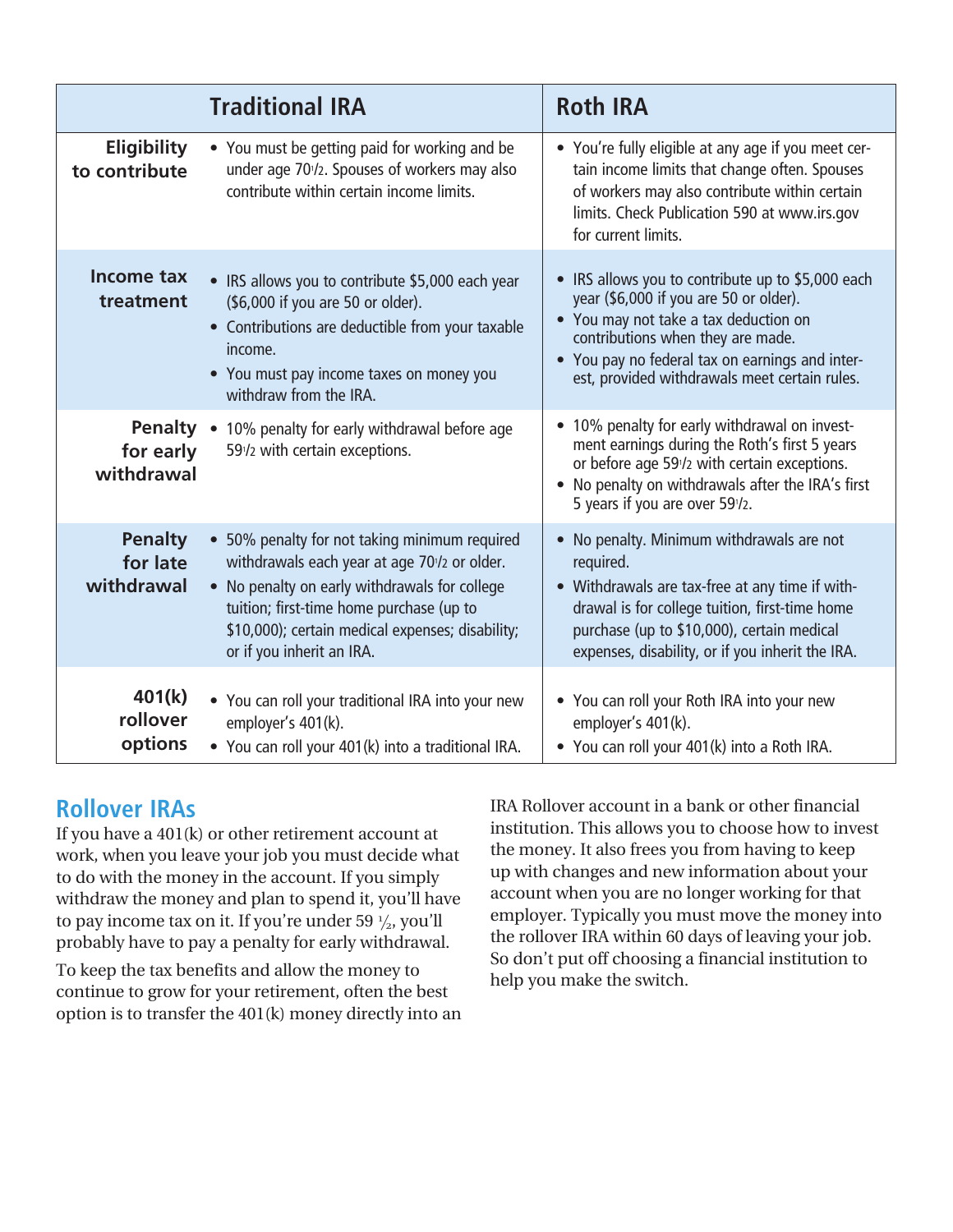#### **Your To-Do List**

- **Before putting money into an IRA, contribute the maximum amount to your 401(k)** or similar work-based retirement account.
- **For an overview of the types of IRAs and how they work, visit the retirement planning section of AARP's website**, **www.aarp.org/ money**.
- **Compare traditional and Roth IRA options.** Use Morningstar's IRA comparison calculator at **http://screen.morningstar.com/IRA/ IRAcalculator.html** to figure out which type would likely provide you with more retirement income.
- **Use the same Morningstar comparison calculator to decide if it makes financial sense for you to roll money from your traditional IRA into a Roth**.
- **Ask about fees and investment options before choosing a provider, and compare**. Some comparisons are available on The Motley Fool website, **www.fool.com/ira/ira01.htm**.
- **For details on how different types of IRAs work**, read IRS Publication 590, "Individual Retirement Arrangements" at **www.irs.gov/ publications/p590**.

This and other tip sheets provide general financial information; it is not meant to substitute for, or to supersede, professional or legal advice. © AARP 2010.